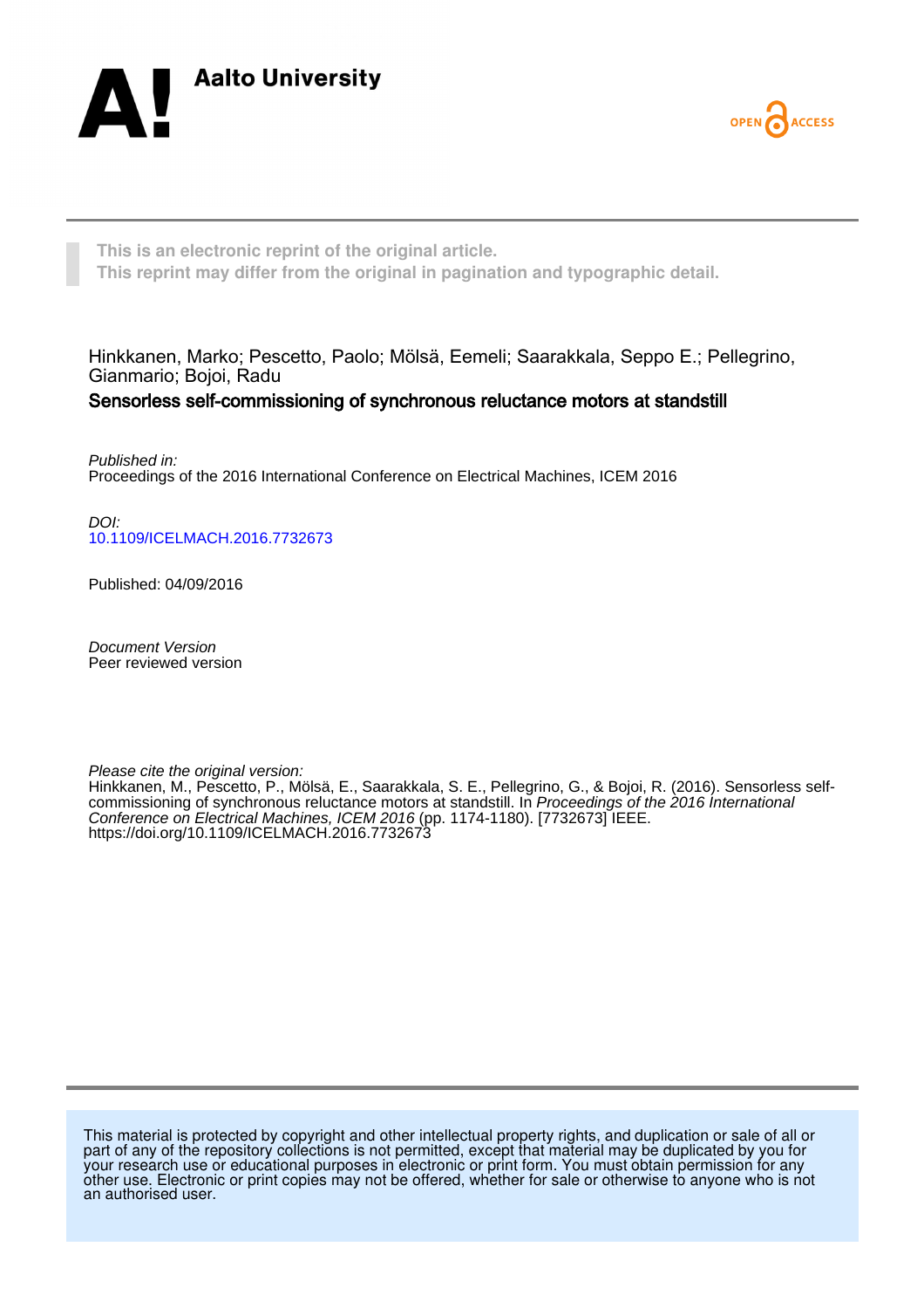# Sensorless Self-Commissioning of Synchronous Reluctance Motors at Standstill

Marko Hinkkanen, *Senior Member, IEEE*, Paolo Pescetto, Eemeli Mölsä, Seppo E. Saarakkala, Gianmario Pellegrino, *Senior Member, IEEE,* and Radu Bojoi, *Senior Member, IEEE*

*Abstract*—This paper proposes a standstill method for identification of the magnetic model of synchronous reluctance motors (SyRMs). The saturation and cross-saturation effects are properly taken into account. The motor is fed by an inverter with a short sequence of bipolar voltage pulses that are first applied on the rotor d- and q-axes separately and then simultaneously on both the axes. The stator flux linkages are computed by integrating the induced voltages. Using the current and flux samples, the parameters of an algebraic magnetic model are estimated by means of linear least squares. The proposed method is robust against the stator resistance variations and inverter nonlinearities due to the high test voltages (of the order of the rated voltage). The fitted model matches very well with the reference saturation characteristics, measured using a constantspeed method, and enables extrapolation outside the sample range. The method was tested with a 2.2-kW SyRM, whose shaft was uncoupled from any mechanical load, which is the most demanding condition for this method. The proposed method can be used for automatic self-commissioning of sensorless SyRM drives at standstill.

*Index Terms*—Flux maps, identification, linear least squares (LLS), saturation characteristics.

#### I. INTRODUCTION

Synchronous reluctance motors (SyRMs) are simple to manufacture, mechanically robust, and comparatively cheap. If properly controlled using the maximum-torque-per-ampere (MTPA) principle, their efficiency is better (or their frame size is smaller) than that of the corresponding induction motor. In order to be able to replace general-purpose induction motor drives in simple applications (pumps, fans, conveyors, etc.), the SyRM drives should be sensorless. The MTPA principle and sensorless control require a magnetic model, where the cross-saturation must be properly taken into account. For general purpose applications, the magnetic model of any unknown SyRM should be automatically identified at standstill during the drive start-up, using its power converter and embedded controller. This is a common practice in the case of induction motor drives, where various standstill selfcommissioning algorithms have been available for the last 20 or more years, cf. e.g., [1], [2].

An accurate way to identify the magnetic model of a SyRM is to rotate it at a constant speed in a test rig by another speedcontrolled motor drive. The machine under test is current

This work was supported in part by ABB Oy and in part by the Academy of Finland.

P. Pescetto, G. Pellegrino, and R. Bojoi are with the Department of Energy, Politecnico di Torino, Turin, Italy (e-mail: paolo.pescetto@polito.it; gianmario.pellegrino@polito.it; radu.bojoi@polito.it).

controlled, and the flux linkages are calculated by means of the stator voltage equation. Such a constant-speed identification method can be considered as a reference method [3], [4], requiring a suitable test rig and off-line data processing. Based on similar principles, a self-commissioning procedure in [5] uses accelerations and decelerations to emulate loading conditions.

Dealing with standstill testing conditions, several identification and self-commissioning methods for SyRMs and interiorpermanent-magnet motors have been proposed recently [6]– [13]. The methods in [6], [7], [12] apply current or voltage steps to the machine under test and compute the stator flux by integrating the induced stator voltage. These methods are sensitive to the stator resistance estimate and to the accuracy of the voltage signals. In [11], the operating-point incremental inductances are explored using an AC current signal, superimposed to a DC bias emulating different operating points. The saturation curves are constructed from the estimated incremental inductances and the polarity of the DC bias is switched to achieve zero mean torque and no motion.

The method proposed in [13] is very simple and fast. It resembles the ones in [6], [7], [12], but uses bipolar voltage steps of much larger magnitude (up to the rated voltage), thus making the flux estimate practically insensitive to the stator resistance and offset errors. In [13], the linear least squares (LLS) method was used to fit a piecewise-defined mathematical model to the measured samples. The cross-saturation effect is taken into account by dividing the cross-axis into segments, each of which has its own saturation curve and a set of fitted parameters. Overall, the method in [13] works well with self-axis identification, but the cross-saturation model is impractical for its high number of parameters and its moderate accuracy.

In this paper, we propose a standstill identification method, which uses a similar excitation signal as the method in [13], with emphasis on improving the magnetic model. The algebraic magnetic model from [14] is adopted here, having a good trade-off between the number of parameters and accuracy. The LLS method is used for estimating the model parameters from the scattered current and flux data coming from the self-commissioning tests. The modelling approach was validated using the experimental data of five other SyRMs. Detailed experimental results are provided for a 2.2-kW SyRM drive to demonstrate the effectiveness of the proposed method. The saturation curves and MTPA trajectory obtained with the proposed self-commissioning method are compared with the reference data from constant-speed identification.

M. Hinkkanen, E. Mölsä, and S. E. Saarakkala are with the Department of Electrical Engineering and Automation, Aalto University, Espoo, Finland (e-mail: marko.hinkkanen@aalto.fi; olli.molsa@aalto.fi; seppo.saarakkala@aalto.fi).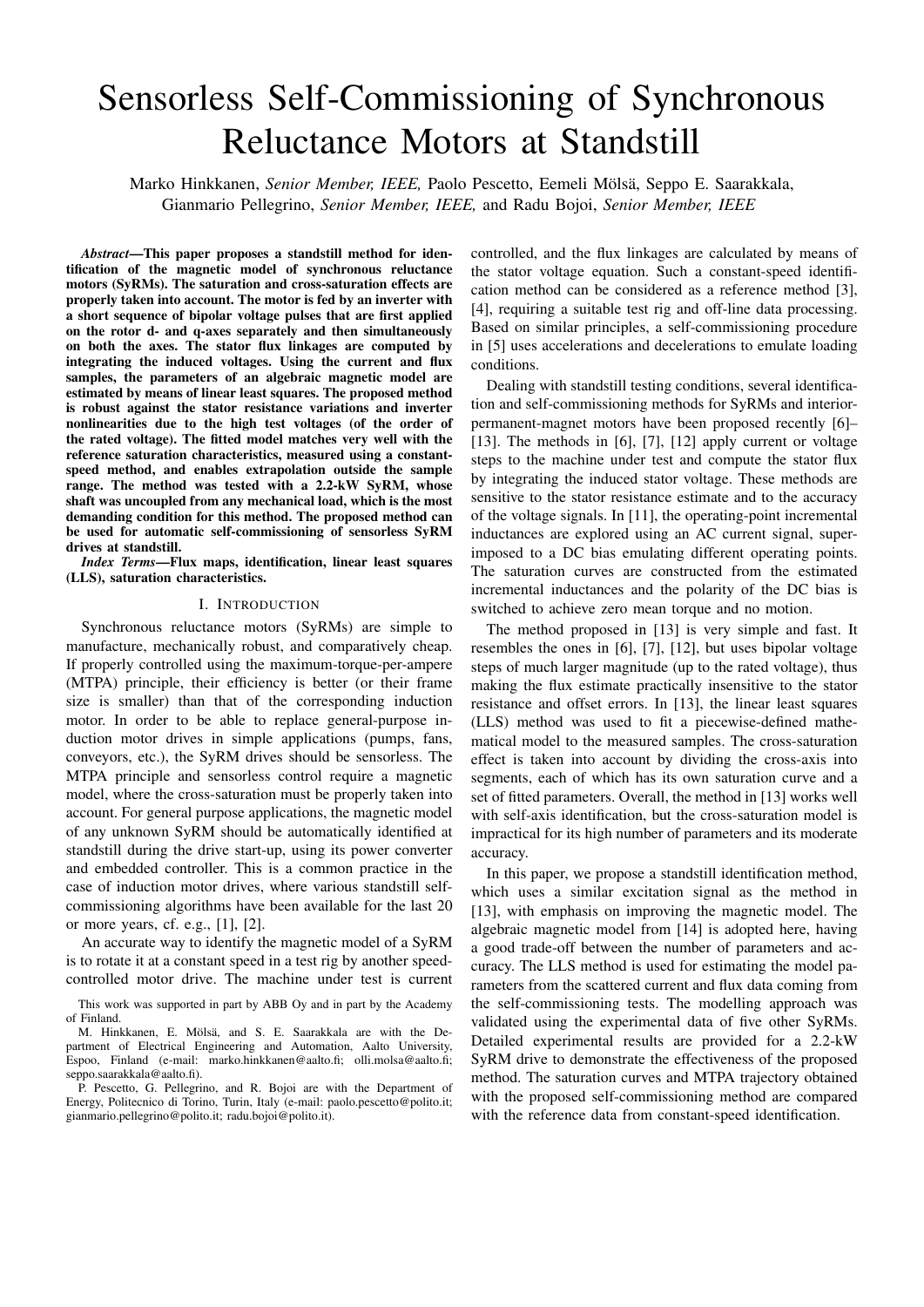TABLE I BEST FIT INTEGER EXPONENTS OF (5) FOR SIX SYRMS

| Motor      | Power $(kW)$ | Speed (r/min) | S | T |   |                   |
|------------|--------------|---------------|---|---|---|-------------------|
| <b>CMP</b> | 0.9          | 3600          | 6 |   |   |                   |
| EA3        | 2.2          | 1500          | 5 |   |   |                   |
| EA4        | 4.0          | 1500          |   |   |   | $\mathbf{\Omega}$ |
| ABB        | 6.7          | 1500          | 6 |   |   |                   |
| <b>PMP</b> | 7.5          | 1500          | 8 |   | ٩ |                   |
| Sicme      | 250          | 1 0 0 0       |   |   |   |                   |

## II. MOTOR MODEL

### *A. Fundamental Equations*

The SyRM model in rotor coordinates is considered. The stator voltage equations are

$$
\frac{\mathrm{d}\psi_{\mathrm{d}}}{\mathrm{d}t} = u_{\mathrm{d}} - R_{\mathrm{s}}i_{\mathrm{d}} + \omega_{\mathrm{m}}\psi_{\mathrm{q}} \tag{1a}
$$

$$
\frac{\mathrm{d}\psi_{\mathbf{q}}}{\mathrm{d}t} = u_{\mathbf{q}} - R_{\mathbf{s}}i_{\mathbf{q}} - \omega_{\mathbf{m}}\psi_{\mathbf{d}} \tag{1b}
$$

where  $\psi_d$  and  $\psi_q$  are the flux-linkage components,  $u_d$  and  $u_{\rm q}$  are the voltage components,  $\omega_{\rm m}$  is the electrical angular speed of the rotor, and  $R<sub>s</sub>$  is the stator resistance. The current components

$$
i_{\rm d} = i_{\rm d}(\psi_{\rm d}, \psi_{\rm q})
$$
  $i_{\rm q} = i_{\rm q}(\psi_{\rm d}, \psi_{\rm q})$  (2)

are generally nonlinear functions of the flux components. They are the inverse of the flux maps extensively used in the literature [4]–[7], [11]–[13], often represented by twodimensional look-up tables. Here, the modelling approach (2) is chosen, because it is more favourable towards representation in the algebraic form. Since the nonlinear inductor should not generate or dissipate electrical energy, the reciprocity condition [15]

$$
\frac{\partial i_{\rm d}(\psi_{\rm d}, \psi_{\rm q})}{\partial \psi_{\rm q}} = \frac{\partial i_{\rm q}(\psi_{\rm d}, \psi_{\rm q})}{\partial \psi_{\rm d}}\tag{3}
$$

should hold. Typically, the core losses are either omitted or modelled separately using a core-loss resistor in the model. The produced torque is

$$
T_{\rm e} = \frac{3p}{2} \left( \psi_{\rm d} i_{\rm q} - \psi_{\rm q} i_{\rm d} \right) \tag{4}
$$

where  $p$  is the number of pole pairs. If the functions  $(2)$ and the stator resistance are known, the machine is fully characterized both in the steady and transient states. For example, the MTPA trajectory can be resolved from (2) and (4).

#### *B. Algebraic Magnetic Model*

In this paper, the saturation characteristics (2) are modelled by the algebraic functions [14]

$$
i_{\rm d} = \psi_{\rm d} \left( a_{\rm d0} + a_{\rm dd} |\psi_{\rm d}|^S + \frac{a_{\rm dq}}{V + 2} |\psi_{\rm d}|^U |\psi_{\rm q}|^{V + 2} \right) \quad (5a)
$$

$$
i_{\mathbf{q}} = \psi_{\mathbf{q}} \left( a_{\mathbf{q}0} + a_{\mathbf{q}\mathbf{q}} |\psi_{\mathbf{q}}|^T + \frac{a_{\mathbf{dq}}}{U + 2} |\psi_{\mathbf{d}}|^{U + 2} |\psi_{\mathbf{q}}|^V \right) \quad (5b)
$$



Fig. 1. Sensorless identification setup. The white blocks represent the control algorithm. The grey blocks model the plant: motor, converter, PWM, sampling, and computational time delay  $z^{-1}$ . The vector representation is used:  $\boldsymbol{i}_s = [i_d, i_q]^T$ ,  $\boldsymbol{u}_s = [u_d, u_q]^T$  and similarly for other vectors.

where  $a_{d0}$ ,  $a_{dd}$ ,  $a_{q0}$ ,  $a_{qq}$ , and  $a_{dq}$  are nonnegative coefficients and  $S$ ,  $T$ ,  $U$ , and  $V$  are nonnegative exponents.<sup>1</sup> There are three parameters for the d-axis, three for the q-axis, and three for the cross-saturation. It can be seen that the reciprocity condition (3) holds. The use of the algebraic model instead of look-up tables makes the self-commissioning problem easier. The number of parameters to be identified is reduced. The parameters are extracted by fitting the model to the data from a reduced number of tests, which reduces the duration of the commissioning and simplifies data processing.

The algebraic model (5) was further simplified by using only selected integers as exponents. In order to study the typical range of the exponents, the model was fitted to the saturation data of six different SyRMs, measured using the constant-speed method. The best fit exponents are given in Table I. It can be noticed that  $T = 1$  and  $V = 0$  hold for all the motors and  $U = 1$  holds for five motors out of six. Optimal values of S vary between 5 and 8. Furthermore, a choice of S is not critical: the deviation of  $\pm 1$  from the optimal value still gives good accuracy.

#### III. IDENTIFICATION METHOD

#### *A. Test Sequences*

The test procedure proposed in [13] is briefly reviewed and illustrated with measured waveforms of a 2.2-kW SyRM drive. The rated line-line rms voltage of the motor is 400 V and the rated rms current is 5.1 A. Fig. 1 shows the sensorless controller used in the tests. The control scheme has been implemented on a dSPACE DS1103 board. The sampling of the currents is synchronized with the PWM operation. The sampling and switching period is  $T_s = 100 \mu s$ . In all the tests, the shaft of the motor was free (without any additional inertia connected to it) and no motion sensor was used. This condition is considered as the worst case for sensorless identification at standstill, since it is challenging to avoid that the current excitation makes the rotor move.

<sup>1</sup>If needed, (5) could also be expressed as inductance functions:  $L_d(\psi_d, \psi_q) = \psi_d/[\dot{i}_d(\psi_d, \psi_q)]$  and  $L_q(\psi_d, \psi_q) = \psi_q/[\dot{i}_q(\psi_d, \psi_q)]$ .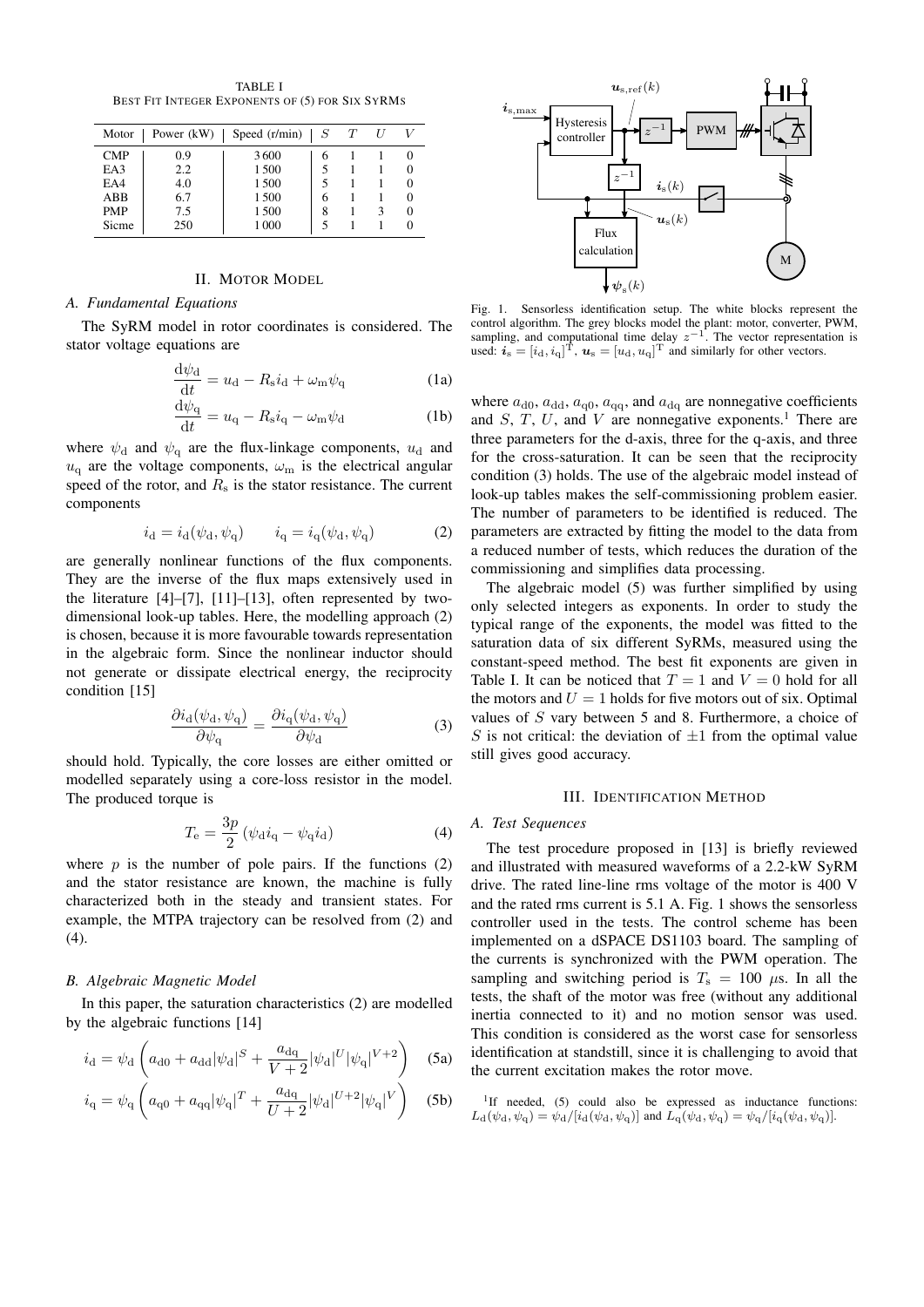

Fig. 2. Measured self-axis test waveforms: (a) d-axis; (b) q-axis. The upper subplots show the voltages. The lower subplots show the measured currents and the calculated fluxes. The parameters are  $u_{d,out} = u_{q,out} = 200$  V,  $i_{\rm d,max} = 20$  A, and  $i_{\rm q,max} = 14$  A. The number of samples is  $N_{\rm d} = 624$ in the d-axis test and  $N_{\rm q} = 264$  in the q-axis test.

Only the initial position of the d-axis should be known, since it is assumed that the rotor does not considerably move during the test. If moving the rotor is possible, the DC-current vector can be fed to the desired direction (e.g. the a-phase magnetic axis) before the test, which causes the rotor to rotate into this direction. Alternatively, the initial rotor position can be found using a signal-injection method, without causing the rotor movement. The results shown in the following were measured after parking the rotor using the DC current. The signal-injection method was also tested, as commented in the following.

*1) d-Axis Test:* A simple hysteresis controller is used. In the d-axis test, the control law is

$$
u_{\rm d,ref}(k) = \begin{cases} u_{\rm d,out} & \text{if } i_{\rm d}(k) < -i_{\rm d,max} \\ -u_{\rm d,out} & \text{if } i_{\rm d}(k) > i_{\rm d,max} \\ u_{\rm d,ref}(k-1) & \text{otherwise} \end{cases} \tag{6a}
$$

$$
u_{q,ref}(k) = 0 \tag{6b}
$$

where  $u_{d,out}$  is the test-voltage magnitude,  $i_{d,max}$  is the current limit, and  $k$  is the discrete-time index. The current limit defines the current span, i.e. the range of identification. It can be selected to be, e.g., twice the rated current. In the d-axis test, the torque is ideally zero and the operating point is stable even at free shaft.



Fig. 3. Measured waveforms of the cross-saturation test, where both the axes are simultaneously excited. The first two subplots show the data for the d-axis and the last two subplots show the data for the q-axis. The parameters are  $u_{\rm d,out} = u_{\rm q,out} = 200$  V,  $i_{\rm d,max} = 20$  A, and  $i_{\rm q,max} = 8$  A. The number of samples is  $N_{\text{dq}} = 621$ . The average value of the q-axis flux was calculated from the complete cycles (the interval  $t = 2.0 \dots 61.8$  ms marked in the figure).

Fig. 2(a) shows the measured waveforms of the d-axis test. The voltage  $u_d(k) = u_{d,ref}(k-1)$  is used in the flux calculation. The samples of two complete cycles, shown in the figure, are used in the identification. The zero-crossings are detected from the reference voltage  $u_{d,ref}(k)$ . The data of one complete cycle would suffice for identification, but two cycles are used here for better illustration. The test voltage is  $u_{\text{d,out}} = 200$  V and the current limit is  $i_{\text{d,max}} = 20$  A (which is almost three times the rated current).

*2) q-Axis Test:* The control law in the q-axis test is analogous to (6). The torque is ideally zero also in the qaxis test, but the operating point is only marginally stable. If the rotor is free to rotate, the current limit  $i_{q,\text{max}}$  should be selected low enough to avoid the rotor movement. Fig. 2(b) shows the measured waveforms of the q-axis test. As in the case of the d-axis test, the samples of two complete cycles are shown and used in the identification. The test voltage is  $u_{q, \text{out}} = 200$  V and the current limit is  $i_{q, \text{max}} = 14$  A. As the rotor was positioned with the DC current before the test, this test condition could be used for several seconds without the rotor movement. Instead, when the initial rotor position was estimated using signal injection and  $i_{q,\text{max}} = 14$ A was used, the rotor moved less than five electrical degrees during the first two complete cycles, due to inaccuracies in the initial position estimate and the voltage production. The rotor movement can be decreased or avoided by decreasing the limit  $i_{\text{q,max}}$ . Alternatively, if the rotor moves during the q-axis test, it means that the rotor can be parked into a more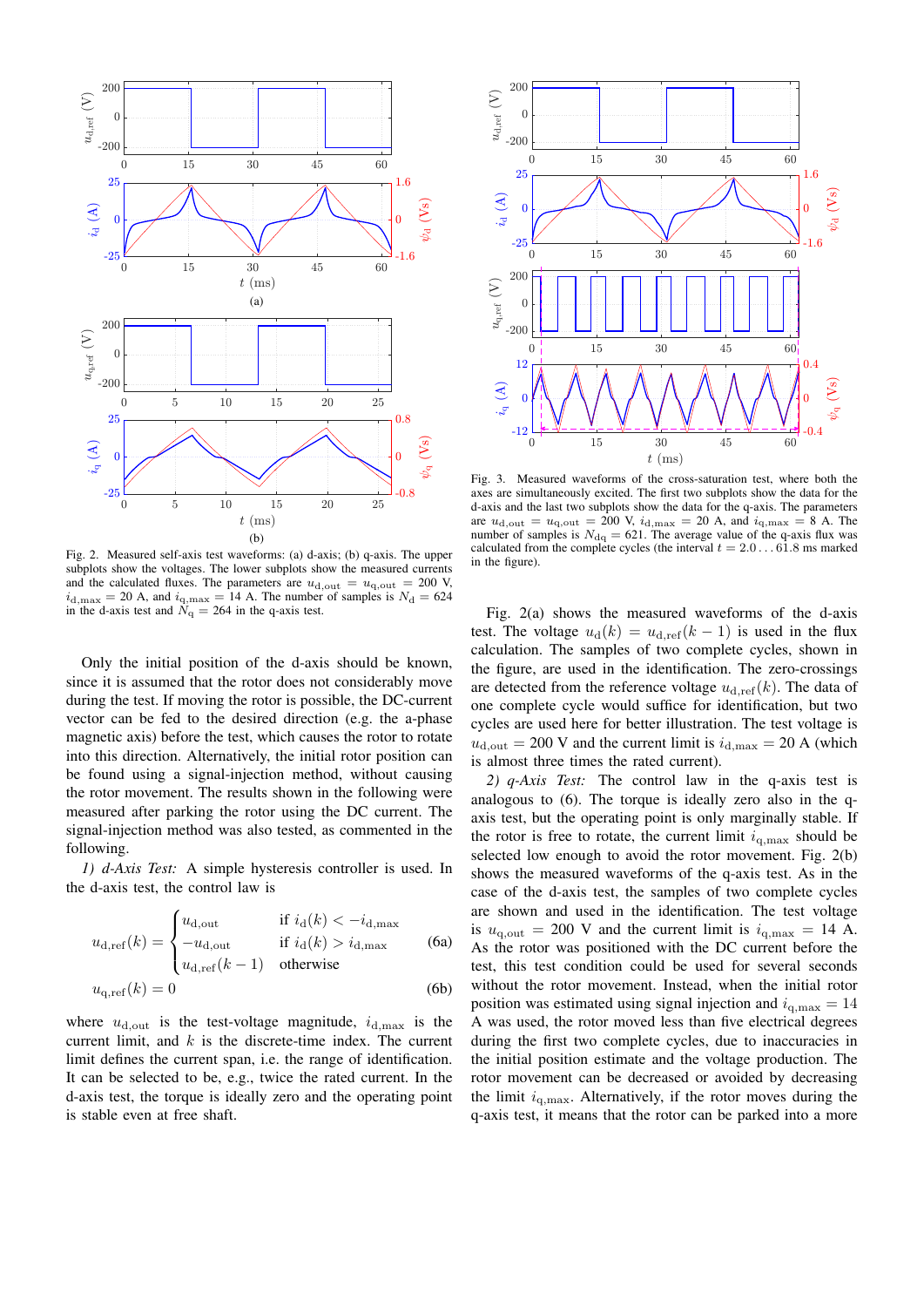stable initial position, and the test can be repeated using the full current range (14 A in this case).

*3) Cross-Saturation Test:* The hysteresis controllers corresponding to (6a) are simultaneously used in the d- and q-axes. The torque varies during the test, but the average torque is approximately zero. Fig. 3 shows the measured waveforms of the cross-saturation test. The samples of two complete d-axis cycles are used in the identification. The test voltages are 200 V and the current limits are  $i_{\rm d,max} = 20$  A and  $i_{\rm q,max} = 8$  A. During the sequence shown in Fig. 3, the rotor angle varied less than 10 electrical degrees. When the initial rotor position was detected using signal injection, the same current limits could be used.

#### *B. Flux Calculation*

The flux linkages are calculated using the forward Euler approximation

$$
\psi_{\rm d}(k+1) = \psi_{\rm d}(k) + T_{\rm s}[u_{\rm d}(k) - R_{\rm s}i_{\rm d}(k)] \tag{7}
$$

The analogous equation is used for the q-axis. The estimate for the stator resistance is obtained simply by feeding the DC current into the stator before the test sequences. Inverter nonlinearities could be identified and compensated for, but they are omitted in this paper because the proposed method works fine also without the compensation.

In the self-axis tests, the samples consist of complete cycles. The average of the flux samples is calculated and removed from the samples. Fig. 2 shows the waveforms of the calculated flux samples after the average value is removed. Using the same data, the currents are plotted as functions of the fluxes in Fig. 4(a). It can be seen that the two cycles almost perfectly overlap. The dashed lines in the figure show the reference saturation curves, which have been measured using the constant-speed method [4]. If  $R_s = 0$  is used in (7), the hysteresis loops become slightly thicker, but their shape remains similar, as demonstrated in Fig. 4(b). In the results of this paper, the measured stator resistance value  $R_s = 3.6$  $\Omega$  is used, but assuming  $R_s = 0$  would lead to similar results.

In the cross-saturation test, the d-axis samples have complete cycles, but the q-axis samples generally include an incomplete cycle (in addition to several complete cycles), which may distort the average. Hence, to minimize this distortion, the average value of the q-axis flux is calculated using only the complete cycles (cf. the interval marked with the vertical dashed lines in Fig. 3) and removed from all the samples.

#### *C. LLS Method*

If the exponents of the magnetic model (5) are fixed, the remaining five parameters can be conveniently estimated using the LLS method. The estimation problem reduces to solving a set of linear equations: there is a unique solution and neither initial values nor cost functions are needed. A recursive variant of the LLS method can be implemented in embedded processors used in converters. Since the amount of



Fig. 4. Measured self-axis saturation characteristics: (a)  $R_s = 3.6 \Omega$  is used; (b)  $R_s = 0$  is assumed. In neither cases are the inverter nonlinearities compensated for. The blue curves show the current  $i_d$  at  $i_q = 0$  as a function of  $\psi_d$ . The red curves show  $i_q$  at  $i_d = 0$  as a function of  $\psi_q$ . In (a), the solid lines are drawn using the data from Fig. 2. The dashed lines show the reference saturation curves, measured using the constant-speed method.

feasible integer exponents is limited as discussed in Section II-B, the parameters can be solved for different sets of exponents, which have been chosen in advance. Then, the set of exponents (and the corresponding fitted parameters) leading to the smallest sum of the squared residuals can be chosen. The data collected during the three tests (d-axis, q-axis, and cross-saturation tests) are used in three consecutive fits, as explained below.

*1) d-Axis Fit:* Assuming positive current and flux samples, the model (5) for the d-axis reduces to

$$
i_{\mathbf{d}} = a_{\mathbf{d}0}\psi_{\mathbf{d}} + a_{\mathbf{d}\mathbf{d}}\psi_{\mathbf{d}}^{S+1}
$$
 (8)

when only the d-axis is excited. If the exponent  $S$  is fixed, this model is linear with respect to the unknown parameters  $a_{\rm d0}$  and  $a_{\rm dd}$ . The LLS problem in a vector form is

$$
\underbrace{\begin{bmatrix} i_{\mathrm{d}}(1) \\ i_{\mathrm{d}}(2) \\ \vdots \\ i_{\mathrm{d}}(N_{\mathrm{d}}) \end{bmatrix}}_{\mathbf{y}_{\mathrm{d}}} = \underbrace{\begin{bmatrix} \psi_{\mathrm{d}}(1) & \psi_{\mathrm{d}}(1)^{S+1} \\ \psi_{\mathrm{d}}(2) & \psi_{\mathrm{d}}(2)^{S+1} \\ \vdots & \vdots \\ \psi_{\mathrm{d}}(N_{\mathrm{d}}) & \psi_{\mathrm{d}}(N_{\mathrm{d}})^{S+1} \end{bmatrix}}_{\mathbf{X}_{\mathrm{d}}} \underbrace{\begin{bmatrix} a_{\mathrm{d}0} \\ a_{\mathrm{d}0} \end{bmatrix}}_{\mathbf{\beta}_{\mathrm{d}}} + \underbrace{\begin{bmatrix} \varepsilon_{\mathrm{d}}(1) \\ \varepsilon_{\mathrm{d}}(2) \\ \vdots \\ \varepsilon_{\mathrm{d}}(N_{\mathrm{d}}) \end{bmatrix}}_{\varepsilon_{\mathrm{d}}}
$$

where  $y_d$  is the vector of the current samples,  $X_d$  is regressor matrix,  $\beta_d$  is the parameter vector,  $\varepsilon_d$  is the residual vector,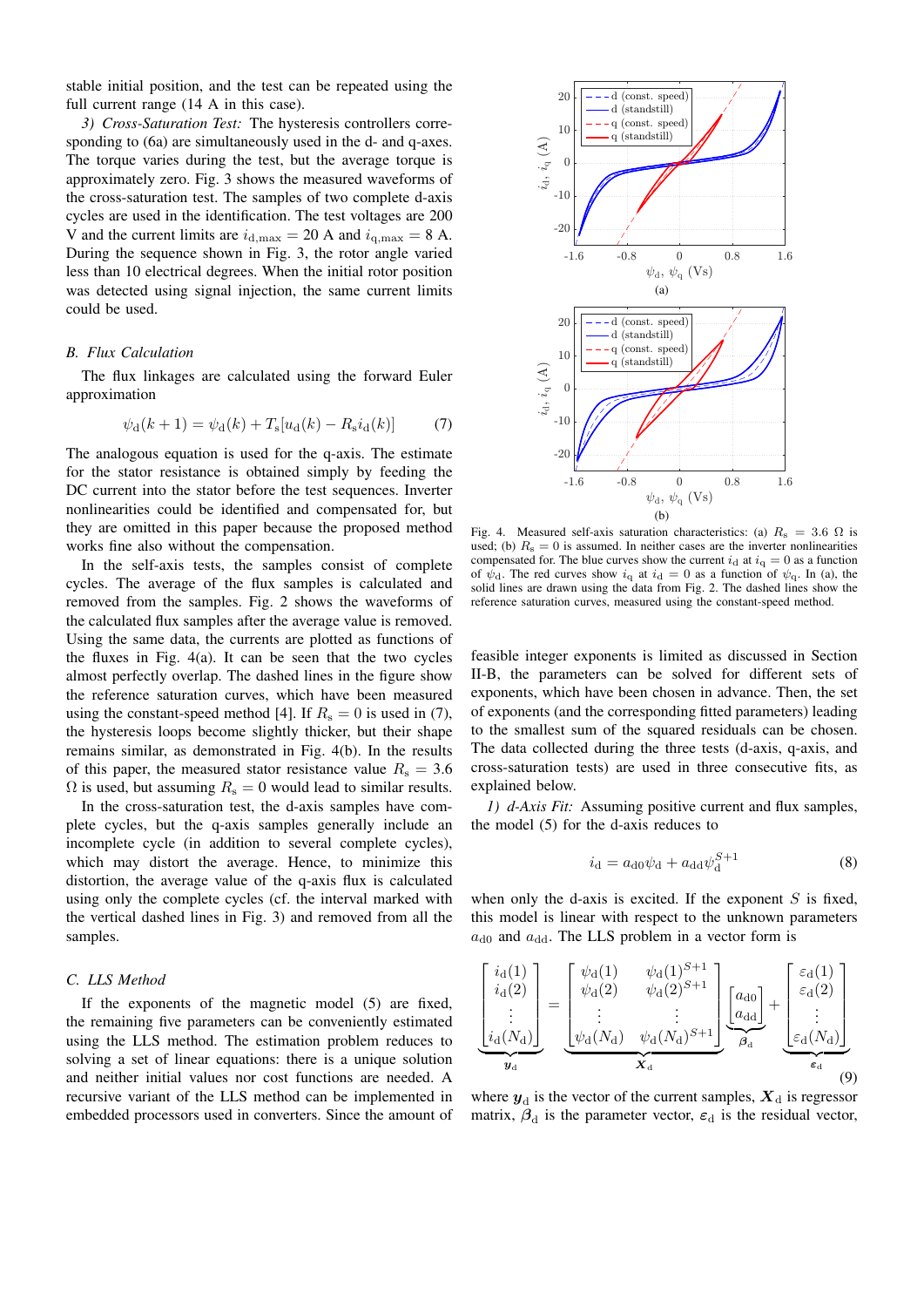TABLE II FITTED PARAMETERS GIVEN IN SI UNITS

|  | $S$ T U V   $a_{\text{d0}}$ $a_{\text{dd}}$ $a_{\text{q0}}$ $a_{\text{qq}}$ $a_{\text{dq}}$ |  |  |
|--|---------------------------------------------------------------------------------------------|--|--|
|  | 5 1 1 0 2.41 1.47 12.8 17.0 13.2                                                            |  |  |

and  $N_d$  is the number of samples. The sum of the squared residuals is

$$
J_{\rm d}(\boldsymbol{\beta}_{\rm d}) = \boldsymbol{\varepsilon}_{\rm d}^{\rm T} \boldsymbol{\varepsilon}_{\rm d} \tag{10}
$$

The parameter vector minimizing  $J_d$  is

$$
\boldsymbol{\beta}_{\mathbf{d}} = (\boldsymbol{X}_{\mathbf{d}}^{\mathrm{T}} \boldsymbol{X}_{\mathbf{d}})^{-1} \boldsymbol{X}_{\mathbf{d}}^{\mathrm{T}} \boldsymbol{y}_{\mathbf{d}} \tag{11}
$$

The fitting can be carried out using pre-selected values for the exponent S, and the best value can be chosen based on (10).

*2) q-Axis Fit:* The parameters estimation procedure for the q-axis is fully analogous to the that of the d-axis. The parameter vector is  $\beta_{\rm q} = [a_{\rm q0}, a_{\rm qq}]^{\rm T}$  and the number of samples is  $N_{q}$ .

*3) Cross-Saturation Fit:* The model (5) can be rewritten as

$$
i_{\rm d} - a_{\rm d0}\psi_{\rm d} - a_{\rm dd}\psi_{\rm d}^{S+1} = \frac{a_{\rm dq}}{V + 2}\psi_{\rm d}^{U+1}\psi_{\rm q}^{V+2}
$$
 (12a)

$$
i_{\mathbf{q}} - a_{\mathbf{q}0} \psi_{\mathbf{q}} - a_{\mathbf{q}q} \psi_{\mathbf{q}}^{T+1} = \frac{a_{\mathbf{dq}}}{U + 2} \psi_{\mathbf{d}}^{U+2} \psi_{\mathbf{q}}^{V+1}
$$
 (12b)

Since the parameters  $a_{d0}$ ,  $a_{dd}$ ,  $a_{q0}$ , and  $a_{qq}$  are known, the output vector

$$
\mathbf{y}_{\mathrm{dq}} = \begin{bmatrix} i_{\mathrm{d}}(1) - a_{\mathrm{d}0}\psi_{\mathrm{d}}(1) - a_{\mathrm{dd}}\psi_{\mathrm{d}}(1)^{S+1} \\ i_{\mathrm{q}}(1) - a_{\mathrm{q}0}\psi_{\mathrm{q}}(1) - a_{\mathrm{qq}}\psi_{\mathrm{q}}(1)^{T+1} \\ \vdots \\ i_{\mathrm{d}}(N_{\mathrm{dq}}) - a_{\mathrm{d}0}\psi_{\mathrm{d}}(N_{\mathrm{dq}}) - a_{\mathrm{dd}}\psi_{\mathrm{d}}(N_{\mathrm{dq}})^{S+1} \\ i_{\mathrm{q}}(N_{\mathrm{dq}}) - a_{\mathrm{q}0}\psi_{\mathrm{q}}(N_{\mathrm{dq}}) - a_{\mathrm{qq}}\psi_{\mathrm{q}}(N_{\mathrm{dq}})^{T+1} \end{bmatrix} \tag{13}
$$

is chosen, where  $N_{\text{dq}}$  is the number of samples. The regressor matrix is

$$
\mathbf{X}_{\rm dq} = \begin{bmatrix} \frac{\frac{1}{V+2} \psi_{\rm d}(1)^{U+1} \psi_{\rm q}(1)^{V+2}}{\frac{1}{U+2} \psi_{\rm d}(1)^{U+2} \psi_{\rm q}(1)^{V+1}} \\ \vdots \\ \frac{1}{\frac{1}{V+2} \psi_{\rm d}(N_{\rm dq})^{U+1} \psi_{\rm q}(N_{\rm dq})^{V+2}} \end{bmatrix}
$$
(14)

The cross-saturation parameter is estimated as

$$
a_{\rm dq} = (\boldsymbol{X}_{\rm dq}^{\rm T} \boldsymbol{X}_{\rm dq})^{-1} \boldsymbol{X}_{\rm dq}^{\rm T} \boldsymbol{y}_{\rm dq}
$$
 (15)

#### IV. RESULTS

#### *A. Fitting*

Using the proposed method, the magnetic model (5) is fitted to the measured current and flux samples, shown in Figs. 2 and 3 in the time domain. The fitted parameters are given in Table II. Fig. 5 shows the mesh surfaces, which are plotted using the fitted parameters in the model (5). Also the samples are plotted in Fig. 5.

Fig. 6 compares the fitted model with the reference data from the constant-speed method [4]. It can be seen that the



Fig. 5. Currents as functions of fluxes: (a)  $i_d$ ; (b)  $i_q$ . The mesh surfaces correspond to the fitted model (5). The red stars show the measured samples from the self-axis saturation tests, cf. Fig. 2. The blue circles show the measured samples from the cross-saturation test, cf. Fig. 3.

fitted model matches very well with real saturation characteristics also in the cross-saturation region.

As a comparison, the method [13] would need tens of parameters to model the cross-saturation and separate postprocessing and interpolation algorithms should be implemented. On the contrary, only one parameter,  $a_{\text{dq}}$ , is needed in the proposed method to model the effect of the crosssaturation (since the exponents  $U = 1$  and  $V = 0$  can be typically used). The application of the proposed model and identification method is also more straightforward.

#### *B. MTPA as an Application Example*

Fig. 7(a) shows three MTPA trajectories for the motor under test. The stars represent the reference MTPA trajectory, measured using the constant-speed method. The red line shows the MTPA trajectory calculated using the magnetic model (5) and the fitted parameters in Table II. The blue dashed line represents the trajectory, which is also calculated using the model (5), but the cross-saturation is omitted by setting  $a_{dq} = 0$ . It can be seen that the proposed method gives a trajectory, which is very close to the reference one. Fig. 7(b) compares the torque factors related to these three trajectories. The torque factor corresponding to the proposed method agrees very well with the the reference trajectory, also in overload conditions.

It is also worth noticing that the magnetic model (5) has been used in sensorless control, e.g., in [14], [16]. Hence, the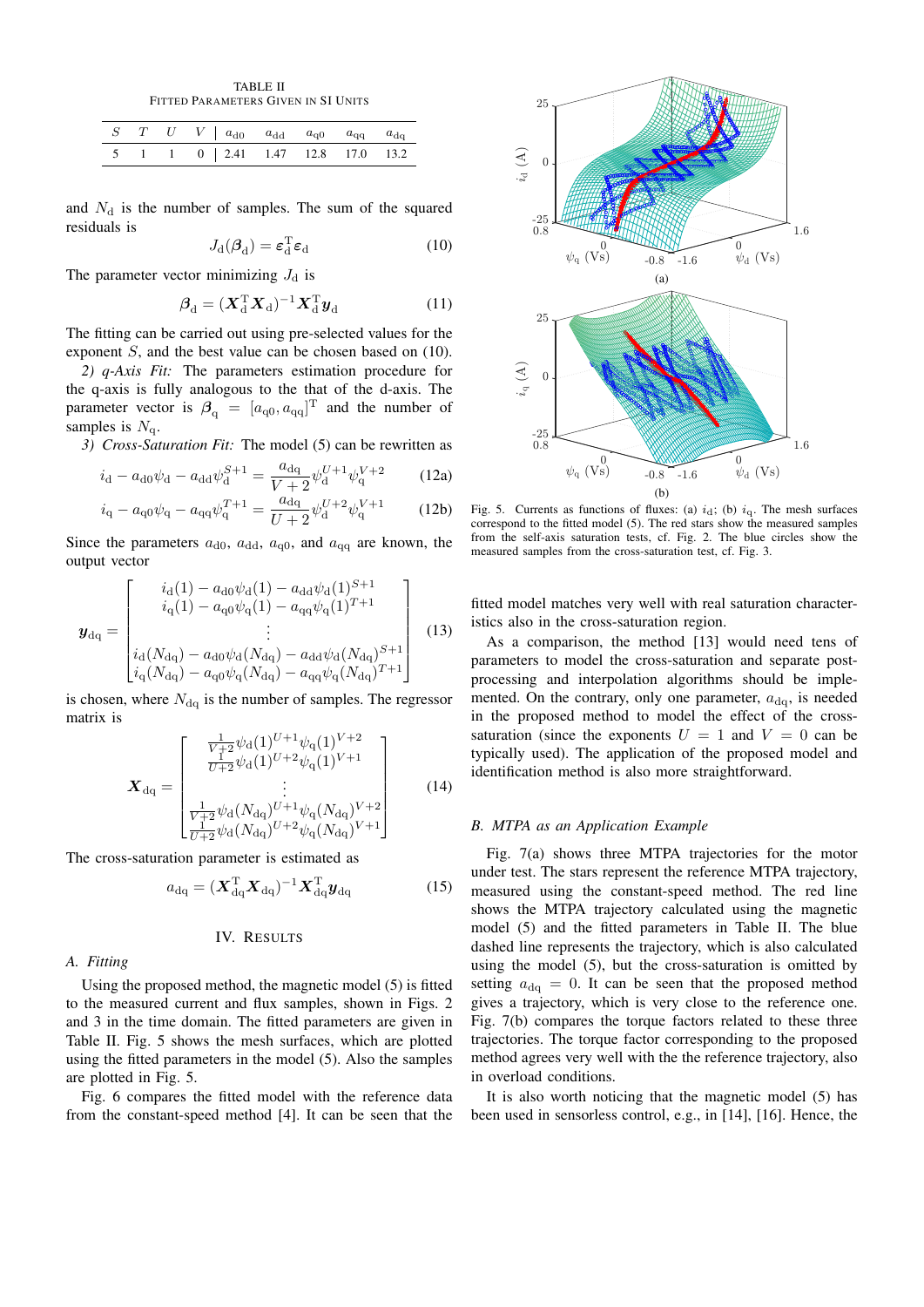

Fig. 6. Currents as functions of the fluxes: (a)  $i_d$  as a function of  $\psi_d$  for  $\psi_{\rm q} = 0$  and  $\psi_{\rm q} = 0.6$  Vs; (b)  $i_{\rm q}$  as a function of  $\psi_{\rm q}$  for  $\psi_{\rm d} = 0$  and  $\psi_{\rm d} =$ 1.2 Vs. The dashed lines show the reference data, which has been measured using constant-speed identification. The solid lines show the results from the proposed standstill method.



Fig. 7. Comparison of MTPA characteristics: (a) control trajectories; (b) torque factors. The legends given in (b) hold for (a) as well. The current magnitude is denoted by  $i_s$ . The stars show the reference data from the constant-speed method. The red solid curves are calculated using the model (5) and the fitted parameters. In the case of the blue dashed curves, the cross-saturation is omitted by setting  $a_{dq} = 0$ .

proposed self-commissioning method can be directly used in connection with these methods.

#### V. CONCLUSION

The identification method proposed in this paper combines the test sequence of [13], the algebraic magnetic model of [14], and the LLS method to determine the saturation characteristics of SyRMs at standstill. The cross-saturation effect is included. The method is robust against errors in the

stator resistance and inverter voltage, due to the high test voltages. The algebraic magnetic model is physically feasible, it has few parameters, it takes the cross-saturation inherently into account, and it enables extrapolation outside the measured data range. The accuracy of the method has been compared with the reference data from constant-speed identification. The fitted model matches very well with real saturation characteristics also in the cross-saturation region. The proposed method can be used for automatic self-commissioning of sensorless SyRM drives.

#### **REFERENCES**

- [1] M. Ruff and H. Grotstollen, "Off-line identification of the electrical parameters of an industrial servo drive system," in *Conf. Rec. IEEE-IAS Annu. Meeting*, vol. 1, San Diego, CA, Oct. 1996, pp. 213–220.
- [2] L. Peretti and M. Zigliotto, "Automatic procedure for induction motor parameter estimation at standstill," *IET Electr. Power Appl.*, vol. 6, no. 4, pp. 214–224, Apr. 2012.
- [3] K. M. Rahman and S. Hiti, "Identification of machine parameters of a synchronous motor," *IEEE Trans. Ind. Appl.*, vol. 41, no. 2, pp. 557– 565, Mar./Apr. 2005.
- [4] E. Armando, R. Bojoi, P. Guglielmi, G. Pellegrino, and M. Pastorelli, "Experimental identification of the magnetic model of synchronous machines," *IEEE Trans. Ind. Appl.*, vol. 49, no. 5, pp. 2116–2125, Sept. 2013.
- [5] G. Pellegrino, B. Boazzo, and T. Jahns, "Magnetic model selfidentification for PM synchronous machine drives," *IEEE Trans. Ind. Appl.*, vol. 51, no. 3, pp. 2246–2254, May 2015.
- [6] B. Štumberger, G. Štumberger, D. Dolinar, A. Hamler, and M. Trlep, "Evaluation of saturation and cross-magnetization effects in interior permanent-magnet synchronous motor," *IEEE Trans. Ind. Appl.*, vol. 39, no. 5, pp. 1264–1271, Sept./Oct. 2003.
- [7] G. Štumberger, T. Marčič, B. Štumberger, and D. Dolinar, "Experimental method for determining magnetically nonlinear characteristics of electric machines with magnetically nonlinear and anisotropic iron core, damping windings, and permanent magnets," *IEEE Trans. Magn.*, vol. 44, no. 11, pp. 4341–4344, Nov. 2008.
- [8] D. Uzel and Z. Peroutka, "Optimal control and identification of model parameters of traction interior permanent magnet synchronous motor drive," in *Proc. IEEE IECON 2011*, Melbourne, Australia, Nov. 2011, pp. 1960–1965.
- [9] S. Ebersberger and B. Piepenbreier, "Identification of differential inductances of permanent magnet synchronous machines using test current signal injection," in *Proc. SPEEDAM 2012*, Sorrento, Italy, June 2012, pp. 1342–1347.
- [10] I. Omrane, E. Etien, O. Bachelier, and W. Dib, "A simplified least squares identification of permanent magnet synchronous motor parameters at standstill," in *Proc. IEEE IECON 2013*, Vienna, Austria, Nov. 2013, pp. 2578–2583.
- [11] S. Odhano, R. Bojoi, S. Rosu, and A. Tenconi, "Identification of the magnetic model of permanent-magnet synchronous machines using DCbiased low-frequency AC signal injection," *IEEE Trans. Ind. Appl.*, vol. 51, no. 4, pp. 3208–3215, July 2015.
- [12] L. Peretti, P. Sandulescu, and G. Zanuso, "Self-commissioning of flux linkage curves of synchronous reluctance machines in quasi-standstill condition," *IET Electr. Power Appl.*, vol. 9, no. 9, pp. 642–651, 2015.
- [13] N. Bedetti, S. Calligaro, and R. Petrella, "Stand-still self identification of flux characteristics for SynRM using novel saturation approximating function and multiple linear regression," in *Proc. IEEE ECCE 2015*, Montreal, Canada, Sept. 2015, pp. 2995–3002.
- [14] Z. Qu, T. Tuovinen, and M. Hinkkanen, "Inclusion of magnetic saturation in dynamic models of synchronous reluctance motors," in *Proc. ICEM'12*, Marseille, France, Sept. 2012, pp. 994–1000.
- [15] A. Vagati, M. Pastorelli, F. Scapino, and G. Franceschini, "Impact of cross saturation in synchronous reluctance motors of the transverselaminated type," *IEEE Trans. Ind. Appl.*, vol. 36, no. 4, pp. 1039–1046, Jul./Aug. 2000.
- [16] T. Tuovinen and M. Hinkkanen, "Adaptive full-order observer with high-frequency signal injection for synchronous reluctance motor drives," *IEEE J. Emerg. Sel. Topics Power Electron.*, vol. 2, no. 2, pp. 181–189, June 2014.